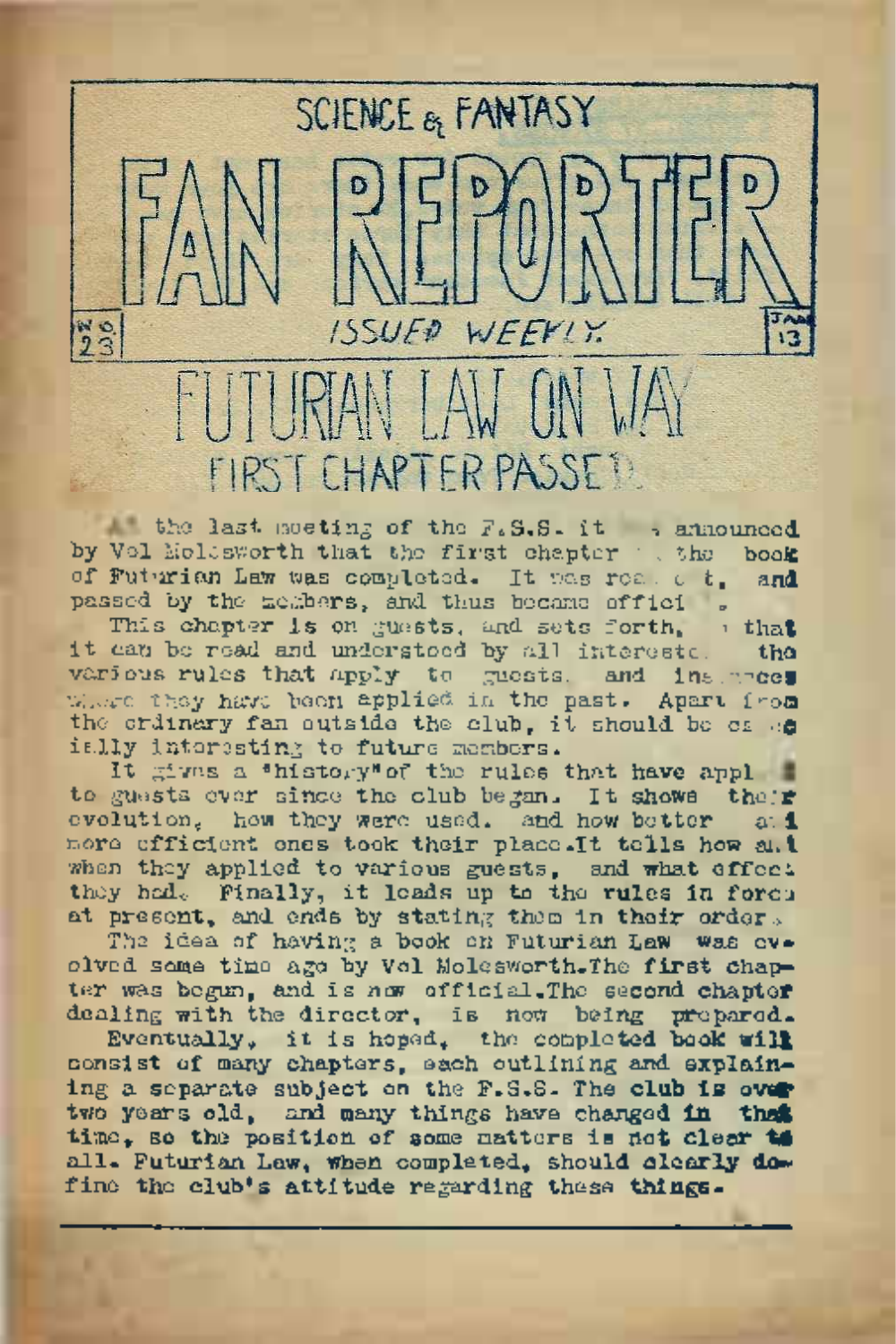PAGE TWO S.F.F. REPORTER.

POLLS. No.6..STORIES.

4 VOTES..37 STORIES.

Evidently my appeal for votes has met with some response, and. after one week there are four votes in.

Out of these four votes. 37 stories have been listed. Which means that only three stories have received more than one vote apiece. They are "Lest Darkness Fall", "Professor Jameson" series, and "By Jove I\* Full details are:

Number of votes...4

2 points each: Lest Darkness Fall, Professor Jameson series. By Jove'.

1 point each: Before Atlantis Was: Black Flame : Black WorldrChapter From the Beginning;Child of Power Council of Drones;Exile of the Skies; Final Blackout; The Ghoul: Green Man of Graypec;Greta, Queen of Queens: He Who Shrank; Indigestible Triton; Into the Darkness; Life Everlasting; Liners of Time; Locked City; Maiden Voyage: Moon Pool;Morons;None but Lucifer;Peril Among the Drivers; Portrait; Second Deluge; Skylark of Space; Smile of the Sphinx; Terror out of Space; Trends; Triplanetary; Uncertainty; Wanted -- seven Fearless Engineers: Who Goes There? Zagribud; and Inner World.

That list has taken up a great deal of space, but as some people have taken the trouble to send their votes in, I feel they are entitled to see the results

Just as there are three stories with more than one point, so there are only three authors who have written two of the stories. They are Fearn, EE Smith, and Campbell - all old-timbers. De Camp has written one story and collaborated on another. Nobody else has more than one story in the poll to date..

With votes coming in the way they are, the poll is certain to be half-way successful. Why not get a few more votes and make it fully successful?

My thanks to those who have already voted.

## **SUCK'S NEW APPRESS,**

As announced in last week's Melbourne Bulletin, Don Tuck has moved, and his new address is C/- Mrs. Vince, 68 Market St., Essendon, W.5, Victoria.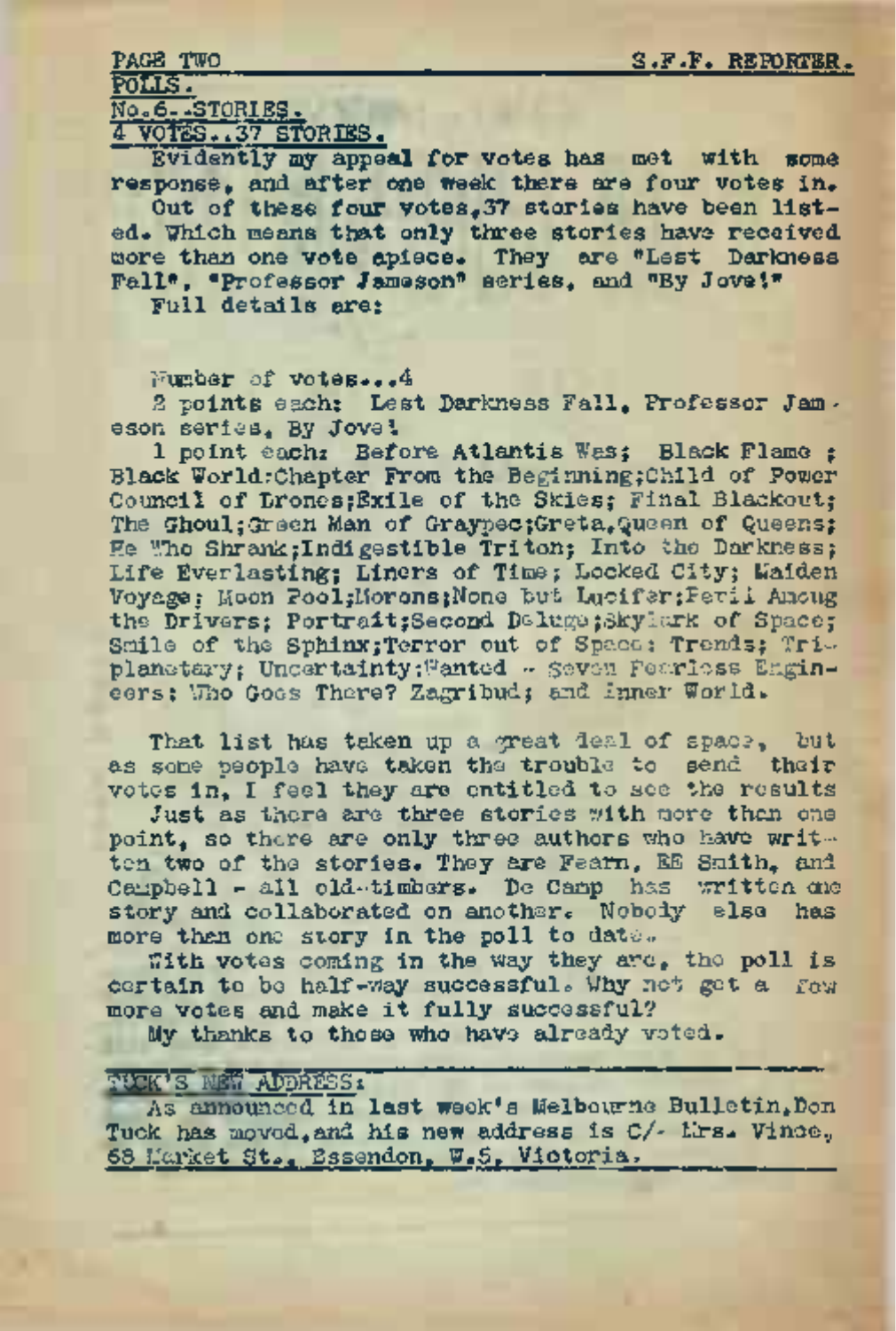SYDNEWS.

FANS STRIKE AGAINST ULTRA.

S.F.F. REPORTER.<br>SYDERS.<br>FARE STRIKE AGAINST ULTRA.<br>Some time sgo,all argument arose concerning a point<br>in litraic and to act that time. The editors of litre Some time ago,an argument arose concerning <sup>a</sup> **point** in Ultra's policy of that time. The editors **of Ultra** had said that contributing subscribers would only **get** one copy. That is, if a fan who had previously **sub**scribed were to have a contribution printed, he would get one copy that he had paid for, but nothing at **all** for his contribution. Fans were dissatisfied, but did nothing about it.

Then came the new policy. It made no mention, however of the above problemc. Again it was brought **to** the editors\* attention, and again it was stated **that** a contributor who had also paid would get only one copy. Thus the position was;

A-contributor got one copy free.

A subscribing contributor got one copy for his subscription, but nothing for his contribution.

A contributor, if he wanted two copies, would have to pay for bothl

Yet it was admitted by both Ultra's editors that if a contributor were to buy a copy after the issue had been put out. In would receive one copy free (as he had not paid then} and another copy when he did pay. Therefore he would get awa copies, whereas the fan who paid before the issue came oul, and thus provided some of "the analy required to bring it out, only got one.

On hearing this, three fans. Arthur Duncan, Colin Roden, and Graham Stone, doctded not to give any more contributions until the unfair position were changed. Not much notice was taken of this.

Later on, Eric Russell mentioned the possibility of paying for material<sup>9</sup> in which case there would be **no** free copies for contributors at all. This would have ended the dispute, but it was announced soon **after** that material would not be paid for.

Ted Russell then said he had changed his mind, **as** he now saw the position from the contributors' viewpoint «He promised to talk to co-editor Eric,and again it looked as though happy days were here again. **Not** much was said at this stage because it seemed unnecessary to make a fuss about something that might easily smooth over.

(continued page four).